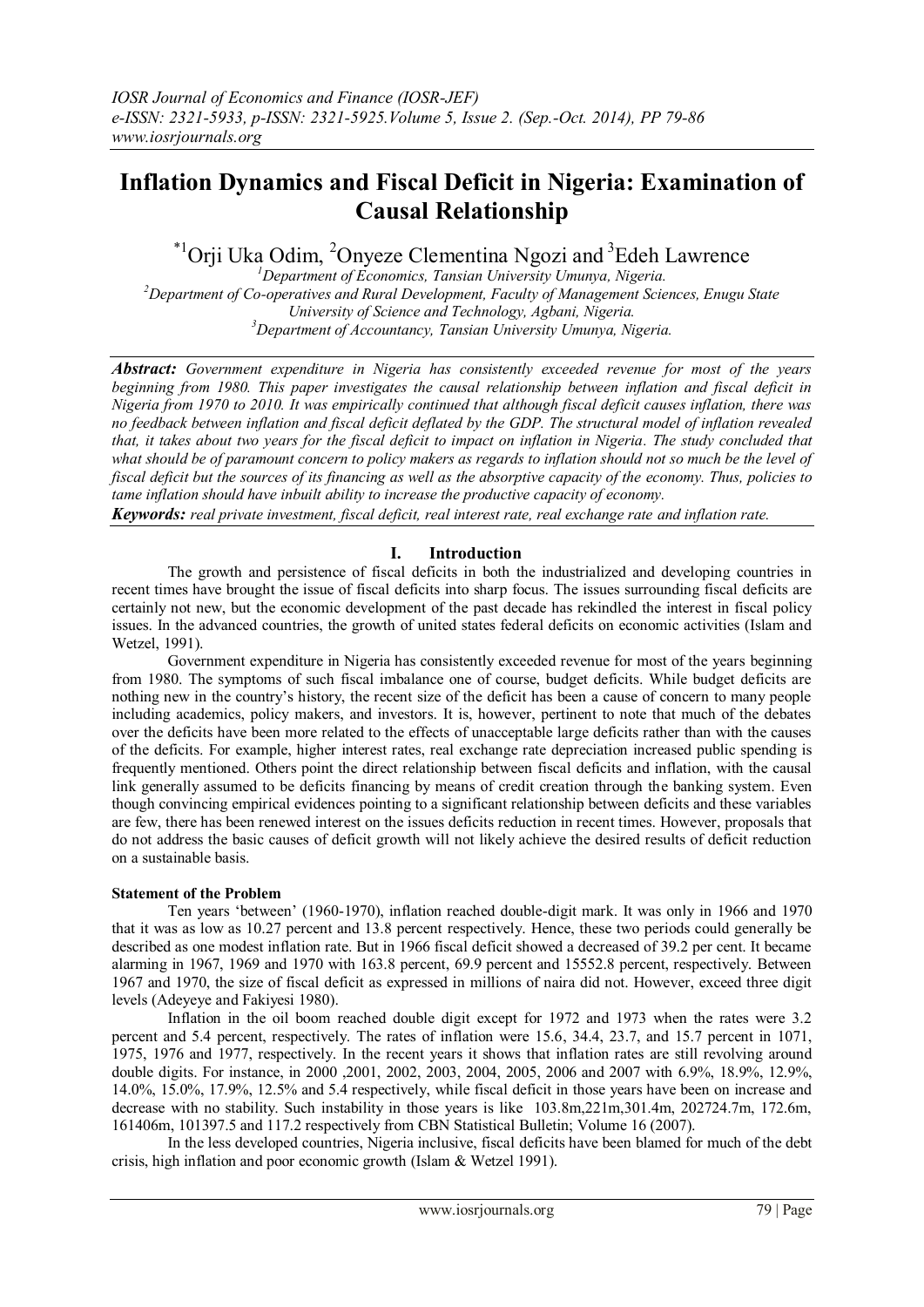As easterly and Schmidt-Hebble (1993) put it, attempts to regain stability at the macro-level in the LDCs through fiscal adjustment achieved little or no success, raising questions about the macroeconomic consequences of public deficits and fiscal stabilization. Based on these premise, following research questions which are important in the study of fiscal deficits and inflation dynamics in Nigeria were raised. These questions are:

Do fiscal deficits causes inflation or is it inflation that causes fiscal deficits?

To what extent is the effect of fiscal deficits on investment decision in Nigeria?

### **Objective of the Study**

The main objective of this paper is to investigate the causal relationship between inflation and fiscal deficits in Nigeria. Elaborately, the paper seeks

**1.** To critically analyze the causality linkage between fiscal deficit and inflation in Nigeria.

**2.** To empirically determine the effects of fiscal deficit on investment decision in Nigeria.

## **Statement of the Hypothesis**

This research work is guided by the following hypothesis:

**H01:** there is no causal linkage between fiscal deficit and inflation in Nigeria.

**H02:** the effect of fiscal deficits on investment decision in Nigeria is statically insignificant.

## **Literature**

Inflation can vividly be defined as a general and continuous increase in prices of goods and services. For the purpose of this work, the causes of inflation would be discussed under the contending views the monetarists and structuralists. The monetarist argued that inflation is caused by excessive monetary growth. That is to say that the rate of increase in the money stock is substantially in excess of the rate of growth of real output. This monetarist argument was earlier advanced by Friedman (1956, 1960 and 1971). To him, changes in money supply have been seen to cause changes in prices. It follows, therefore, that an increase in money supply is likely to cause an increase prices, and hence inflation. Inflation in the Cagan model is caused specifically by expansion in the money supply and there is no feedback.

Fiscal deficit arise because public spending rises while revenue remain unchanged, or tax revenue falls while public spending remains unchanged, or tax revenue falls while public spending rises. A commonly observed phenomenon in most developing countries is that, the public sector plays a dominant role in initiating and financing economic growth. The resultant growth in public spending is expected to be financed by public revenue from taxes and non tax source but the revenues always lay behind the level of public spending, leaving large deficits in the focus.

In Nigeria, there have been several studies for various time periods on the causes of inflation, for instance, Oyajide (1972), Akinnifesi (1984), Adeyeye and Fakiyesi (1980), Osakwe (1983) and Asogu (1991), attempted empirically to ascertain the causes of inflation in Nigeria Oyajide (1972) made empirical enquiry into the impact of deficit financing on inflation and capital formation. He related domestic money supply to inflation using fisher's type of equation. Since there is a direct correlation between general price level measures of deficit financing over the 1957-1970 time period, he concluded that les emphasis on deficit financing may limit the growth of price inflation. In Akinnifesi (1984) factors such as changes in money supply, lagged changes in money supply, credit to government by the banking system, government deficit expenditure, industrial production and food price indices were used in empirical estimation. The study showed that chages in the above factor jointly explained inflationary tendencies in Nigeria. The study, however, emphasized that increases in government expenditure financed by monetization of oil revenue and credit from the banking system were responsible for the expansion of money supply, which in turn, with a lagged-in-effect contributed immensely to inflationary tendencies.

Adeyeye and Fakiyesi (1980), estimated and tested the hypothesis that the main factor responsible for instability of prices and inflationary tendencies in Nigeria has been government expenditure. Using annual timeseries data, spanning 1960-1977, they tested hypothesis that the rate of inflation in Nigeria is linearly related to the rate growth of money stock, government expenditure, especially monetization of foreign exchange form oil exports. The results established some significant positive relationship between inflation rate and growth in bank credit, growth of money supply and growth in government expenditure, while the relationship with growth of government revenue was uncertain.

Osakwe (1983), attempted to verify the amount of government expenditure which affect money supply in the ten year period 1970-1980, using quarterly data. Significant statistical relationship obtained from the analysis showed strong relationship between increases in net current expenditure and growth in money supply on the one hand, and growth in money supply and inflation on the other hand. Further increase in money wage rates and money supply (with lag-in-effect) were identified as the two most important factors which influenced the government of prices during the period.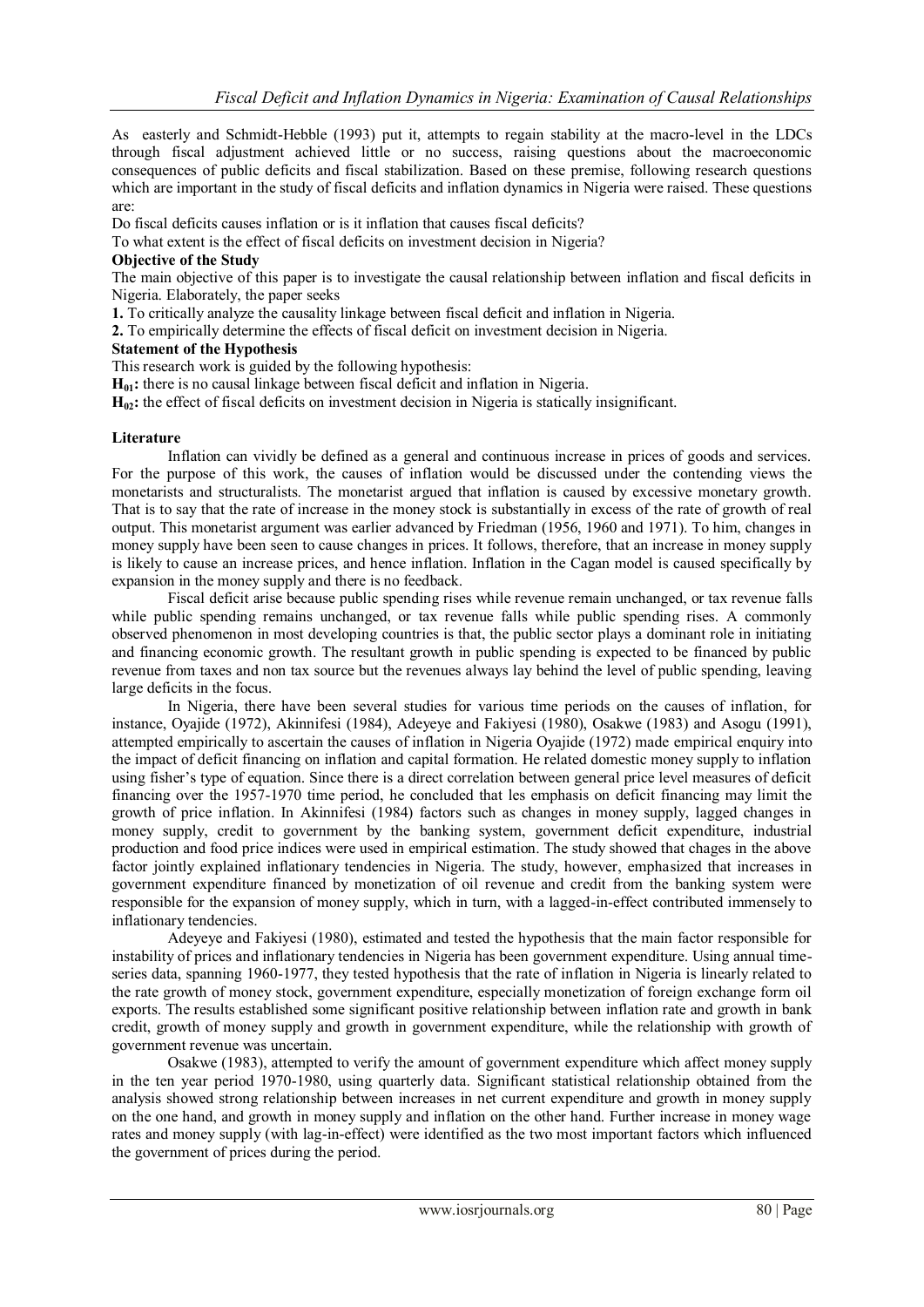Asogu (1991) considered factors such as money supply, its lagged values, domestic credit, real output, net export domestic credit, real output, net exports, and net government expenditure in a single equation model. The results showed that the money supply variable and its lag were not significant at last when annual data were used in the estimation. In addition, changes in real income were significant and had an inverse relationship with the rate of inflation. Further, domestic credit was not significant, while government expenditure even though statistically significant had the wrong sign.

Egwaikhide et at (1994) in a study titled "exchange rate depreciation, budget deficit and inflation: the Nigerian experience" examined the quantitative effects of exchange rate depreciation on inflation, government revenues and expenditures, and money supply in Nigeria. The findings that domestic money supply, real output, the shadow price of exchange rate (the parallel market exchange rate) and more recently official exchange rate are the proximate causes of inflation in Nigeria. In a related study Ariyo and Raheem (1991) made an in-dept investigation of the impact of fiscal deficit on the level and direction of economic growth and development as might be reflected in the behaviour of key macroeconomic indicators such as current account balance, government investment, private investment, inflation, interest rate, external and internal debts profiles, etc. the findings also confirmed a direct relationship between fiscal deficit and inflation. However, none of these studies tested for causality between fiscal deficit and inflation.

With the oil sector contributing over 90 percent of foreign exchange earnings and 80 percent of government finances generally, the problem of unsustainable level of fiscal deficits, which the national has been experienced for some years, may undermine the implementation of deregulation of the downstream sector. Fiscal deficits financed through borrowing from domestic sources would continue to have inflationary undertones and inevitably affect the rate of foreign exchange at which petroleum products are being imported.

One implication is that the prices of petroleum product would be changing with the movements in the foreign exchange and inflation rates. The independent marketers would therefore demand continuous price review embarrassment of the government, which each prices review for petroleum products would lead to a new round of inflation.

Obviously, deregulation of importation of petroleum products without domestic production base can only lead the nation to a vicious circle of budget deficits, inflation, pump price increases, and inevitably a growing number of the poor.

Diamond (2001) provide a review of the relationship between fiscal deficits and different policy target such as the rate of growth, inflation and the current account balances respectively. Their results confirm the presence of a high correlation between budget deficit and inflation rates, which is the main focus of our study in the context of Barro regressions. The presence of this correlation leads them to study fiscal policy as being endogenous. Thus, government budget deficit was found to be consistently correlated with inflation rates.

The repeated failure of disinflation programmes led to private agent"s lack of confidence in the ability of government to persevere in reform efforts and to maintain a consistent set of policies overtime. A tradition of failed stabilization attempts suggests that the credibility problem that any anti-inflation program must face become more acute, underlining further the downward rigidities that characterize the inflationary process. The most direct ways policy makers can use to publicize their intention to refrain from adopting inflationary policies is, of course, to announce an inflation target. But given that inflation rate is not under the direct control of the authorities, an inflation target not linked to specific policy commitments that can be readily monitored will not be credible to private agents. Establishing the credibility of macroeconomic policies at the beginning of disinflation programme is therefore vital (Agenor and Montiel, 1996). This afore-stated analysis explains the undercurrent when NEEDS was launch in 2004 and the accompanying appropriation bills, particularly the 2004 and 2005 bills, as overall macroeconomic policy.

The fiscal deficit as at September 2004 stood at 1.5 percent of GDP well within the 2.1 percent target. The moving average inflation for the year was 19.1 percents, the 12 month on - month or - year on year inflation was trending downwards. June to June inflation was at 14.1 percent and July to July was 10.9 percent, August to August, 13 percent with downward trend and in spite of the September like due to higher oil prices, the low double digit inflation (10,11 percent) targeted for the year was attained. With 81 percent of the capital budget implemented within three quarters of the budget year, and a relatively stable exchange rate, Nigeria was set for a clear break from the imprudent macroeconomic policies of the past (Obasanjo; 2005 IMF Staff Mission 2005). Particularly, the IMF staff mission observed some development in 2004 and early 2005:

Generally, it can be said that there is a renewed depositor"s confidence in Nigeria banks today with the emergence of stronger and more reliable banks. Data collection for monetary policy management, particularly the CBN"s analytical balance sheet data has been transformed from a two month lag to a daily production, thereby providing a better handle on the growth rate of reserve money. In effect, several agenda are being pursued with a view to reforming the payment system, currency restructuring; deepening the money market and institutionalizing greater transparency and good corporate governance system in banking industry. Undoubtedly, having a monetary policy framework that does not only follow but builds on recent historical experience around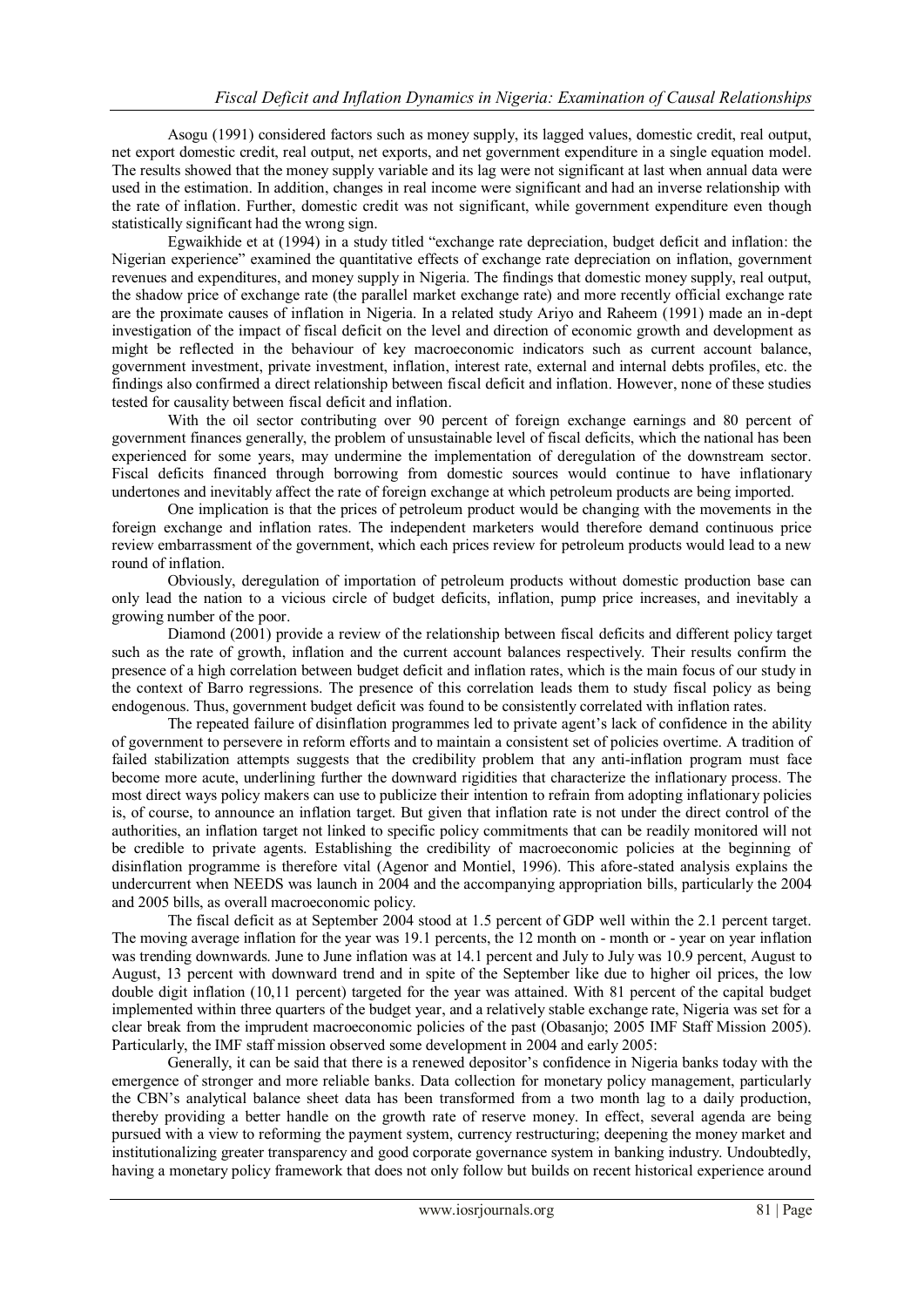the world would vastly improve economic stability and growth. But implementing such a policy would require further institutional and operational changes. For instance, the credibility of the programme would be enhanced, if the preserves on the central bank to finance the government budget deficit were reduced. Between 1989 and 2002, the CBN accommodated high fiscal deficits in the past, averaging 5 percent of GDP. These deficits were largely financed through the banking system. In 2003, monetary base growth was 26 percent compared with a target of 15 percent. This high rate of money growth fuelled inflation. In 2003 alone, the inflation rate increased to 24 percent from 12 percent in 2002 Taylor (2004).

#### **II. Research Methodology**

To merely assume that since the size of fiscal deficit over the years has continued to increase, and the inflation rate, on the average, during the study period has remained double- digit, then fiscal deficit and inflation simultaneously induce each other is rather simplistic. In order to investigate the relationship between inflation and fiscal deficits, we shall use the granger causality test suggested by Granger (1969). Here, we estimated an unrestricted equation with lags of particular variables formulated individually and then test he joint significance of each variables. Therefore, we specified two inflations with fiscal deficit and fiscal deficit as dependent are their respective lags as independent variables as follows:

Model 1………………………….. Objectives 1

IFR T=∑ αi FD t-1 + ∑ βj 1FRt-1+ U 1t………………… (1) FD t =∑λi FDt-1+ ∑ δ IFR t-1 + U 2t.......................................... (ii) n n

 $\overrightarrow{OP}$ <sup>1</sup> the above information, where α<sub>i'</sub> β<sub>j'</sub> λ<sub>i</sub>' and δ<sub>i</sub> are parameter estimates; U<sub>1t</sub> and U<sub>2t</sub> are uncorrelated. In the above framework, IFR does not Granger cause FD if  $β_1 = β_2$  ......  $β_n = 0$  ( $β_n = 0$ ).

Similarly, for equation (ii), fiscal deficit does not Granger cause inflation if non of  $\alpha_I$  is statistically different from zero (i.e.  $\alpha$ ,  $\neq$  0).

Furthermore, we shall make use of a single linear specification model for second objective. Thus, we specified as follows:

PINN= F (FD, RIR, RER, IFR, and TRD) ……… (iii) where

RPINV= real private investment, FD= fiscal deficit, RIR=real interest rate RER= real exchange rate, IFR=inflation rate, TRD =trend value over-time.

Thus, transforming equation (iii), we can econometrically state them as:

Model (2)  $\rightarrow$  bjectives (2)

RPINV = α0+ α<sup>1</sup> FD+ α<sup>2</sup> RIR α<sup>3</sup> RER+ α<sup>4</sup> IFR + α5 TRD +U <sup>t</sup> ................... (iv)

#### **Data**

This result of Granger causality for model 1 is presented below. The parameter estimates were subjected to statistical and econometric test. Hence, the hypothesis to be tested shall be evaluated based on the following analysis. The results of the estimated model are presented in the table below;

#### **Table 4.1 Granger Causality Test**

|            | <b>DIRECTION</b> | OF | <b>NUMBER OF LAYS</b> | F. VALUE | <b>DECISION</b> |
|------------|------------------|----|-----------------------|----------|-----------------|
|            | <b>CAUSALITY</b> |    |                       |          |                 |
| <b>IFR</b> | FD               |    |                       | 0.40523  | Do not reject   |
| FD.        | IFR.             |    |                       | 0.50362  | Do not reject   |
| <b>IFR</b> | FD               |    |                       | 1.51271  | Do not reject   |
| FD.        | IFR.             |    | 4                     | 0.41535  | Do not reject   |
| <b>IFR</b> | FD <sup>-</sup>  |    | 6                     | 6.94188  | Reject          |
| FD         | <b>IFR</b>       |    | 6                     | 0.38674  | Do not reject   |
| <b>IFR</b> | FD               |    |                       | 5.89438  | Reject          |
| FD         | IFR.             |    |                       | 0.66229  | Do not reject   |
| . .        |                  |    |                       |          |                 |

#### **Decision Rule**

If the computed F-value exceeds the critical F value at 5% level of significance. We reject the null hypothesis if Fcal > Ftab, otherwise, accept  $\alpha$ 

**Conclusion**: since F-tab < fcab, there is no reverse causation from higher (FD) to inflation rate (IFR), since the F-value is statistically insignificant.

On the other hand, this result suggests that the direction of causality is from higher inflation rate to larger fiscal deficits, since the estimated outcome of the Granger test is sensitive to number of lags introduced in the model. **Presentation of Regression Result**

| Table 4.2: Model 2 |                     |           |             |        |
|--------------------|---------------------|-----------|-------------|--------|
| <b>VARIABLES</b>   | <b>COEFFICIENTS</b> | STD-ERROR | T-STATISTIC | PROB.  |
| CONSTANT           | $-11233.14$         | 28212.85  | $-0.398157$ | 0.6932 |
| FD                 | $-0.128251$         | 0.041818  | $-2.570242$ | 0.0150 |
| RER                | 134.8486            | 12.90817  | 10.44676    | 0.0000 |
| <b>RIR</b>         | -6585.938           | 3022.314  | $-2.179105$ | 0.0368 |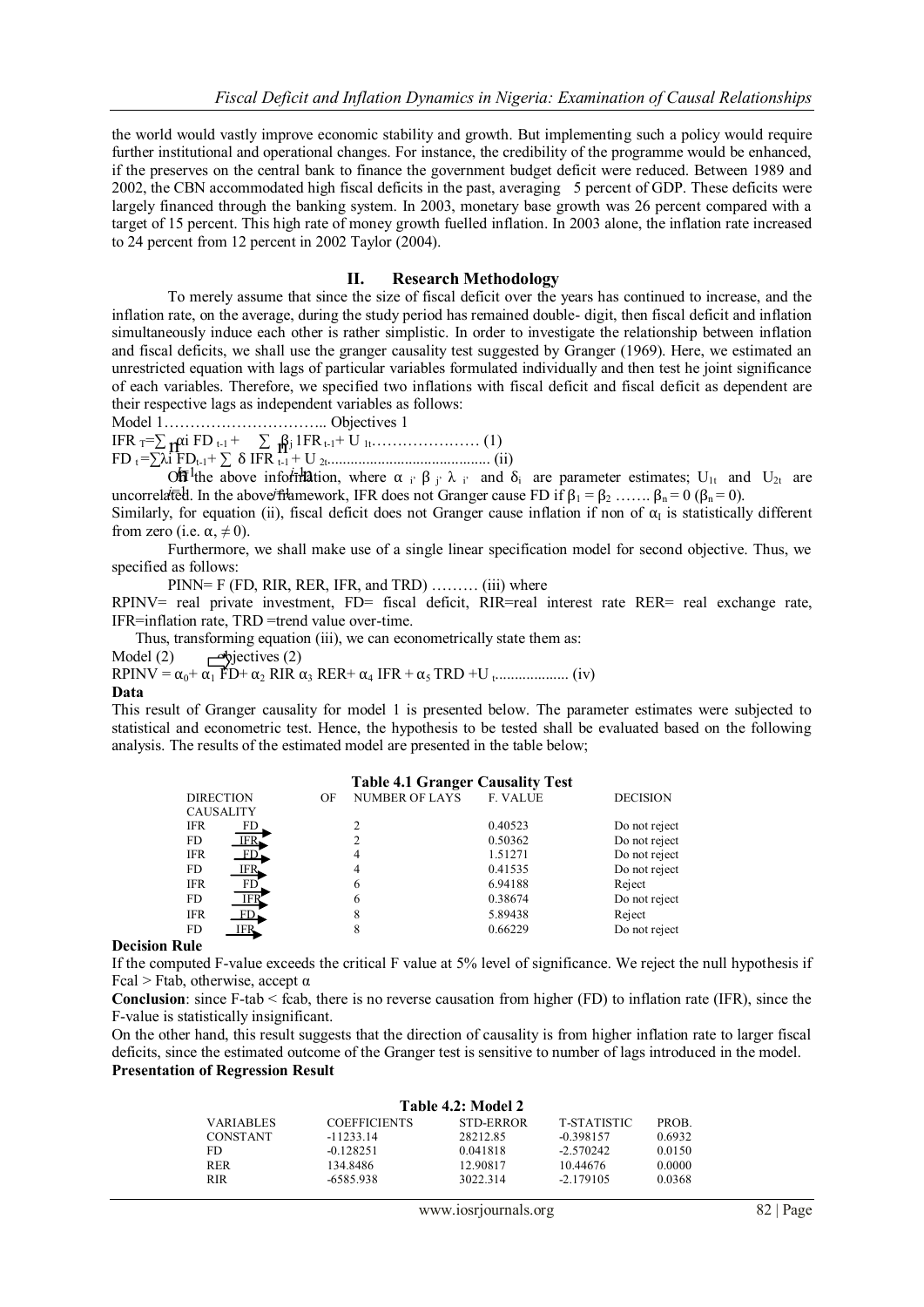| IFR | $-6221.638$ | 2929.192 | $-2.124019$ | 0.0415 |
|-----|-------------|----------|-------------|--------|
| TRE | 8811.170    | 2711.425 | 3.249646    | 0.0027 |

 $R^2 = 0.955067$ , Durbin – Watson stat. 1.267506

 $F - Stat = 136.0336 R^{-2} = 0.802568.$ 

## **4.2 Evaluation of Results**

From the result in (table 4.2 above) it is observed that while the constant term, FD, RIR, IFR, and TRE conformed to their "a-priori expectations" RER did not. The implication is that a unit increase in real exchange rate would on the average increase the value of real private investment by 13484.86% whereas, a unit increase in both FD, RIR, IFR, and TRE would decrease real private investment by 12.8251%, 658593.8%, 622163.8% and 881117.0% respectively.

## **ECONOMETRIC (SECOND ORDER) CRITERIA**

## **Stationary Test**

The units root test for stationary is applied using the augmented Dickey-Fuller (ADF) test.

#### **Decision Rule**

Reject  $H_0$  if the absolute values for the calculated ADF for any of the variables are greater than the absolute of the 5% critical values.

#### **UNIT ROOT TEST**

| Variable     | $ADF - test$ | Mackinnon critical value 5% Order of integration |       |
|--------------|--------------|--------------------------------------------------|-------|
| <b>RPINV</b> | -4787076     | $-2.9446$                                        | (1)   |
| FD.          | $-5.230116$  | $-2.9422$                                        | I(0)  |
| <b>RER</b>   | $-3.724639$  | $-2.9446$                                        | [ (1) |
| <b>RIR</b>   | $-3.179480$  | $-2.9422$                                        | I(0)  |
| <b>IFR</b>   | $-3.052962$  | $-2.9422$                                        | I(0)  |

From the above table, we see that the time series variables are stationary at different order. Their absolute values are greater than their critical values at 5% level, so we conclude that the variables are stationary.

#### **Co–integration Test**

We there run their linear combination at the level from constant and obtained their residual, which was then subjected to unit root test of stationary. However, the result shows that there is co-integration, since the residual is stationary at 5% critical values.

#### **Test for Multi-collinarity**

**Case I:** if the  $r^2$  from the correlation matrix is excess of 0.8,we conclude that there is presence of multicollinearity.

**Case II:** if the  $r^2$  from the correlation matrix is less than 0.8, we conclude that there is no multi-collinearity.

| Variable  | Correlation coefficient | Conclusion |
|-----------|-------------------------|------------|
| FD & RER  | 0.004837                | NM         |
| FD & RIR  | $-0.009525$             | NM         |
| FD & IFR  | $-0.079495$             | NM         |
| FD & RIR  | $-0.242925$             | NM         |
| rer & rir | 0.403457                | NM         |
| RER & IFR | $-0.236741$             | NM         |
| RER & IRE | 0.757223                | NM         |
| RIR & IFR | $-0.913069$             | NM         |
| RIR & TRE | 0.254917                | NM         |
| IFR & TRE | 0.066196                | NM         |
|           |                         |            |

Where NM stands for no multicollinearity among variables

## **Test for Autocorrelation**

Here, we shall test for the presence of autocorrelation in the estimated model. Durbin-Watson test can be used to determine the autocorrelation.

| Null hypothesis                         | Decision rule | Condition                                        |
|-----------------------------------------|---------------|--------------------------------------------------|
| No positive autocorrelation             | Reject        | 56 > 6                                           |
| No positive autocorrelation             | No decision   | $\partial L < \partial < \partial u$             |
| No negative "                           | Reject        | $4 - \partial I < \partial < 4$                  |
| No negative "                           | No decision   | $4 - \partial u \le \partial \le 4 - \partial L$ |
| No positive or negative autocorrelation | Do not reject | $\partial u < \partial < 4 - \partial L$         |

#### **Decision Rule**

Reject H<sub>0</sub> if  $\partial u < \partial < 4 - \partial L$  which implies no autocorrelation otherwise accept H<sub>0</sub>  $\partial L = 1.261$ ,  $\partial u = 1.722$ ,  $\partial^* = 1.267506$ Where ∂L means Durbin – Watson lower limit ∂u means Durbin – Watson lower limit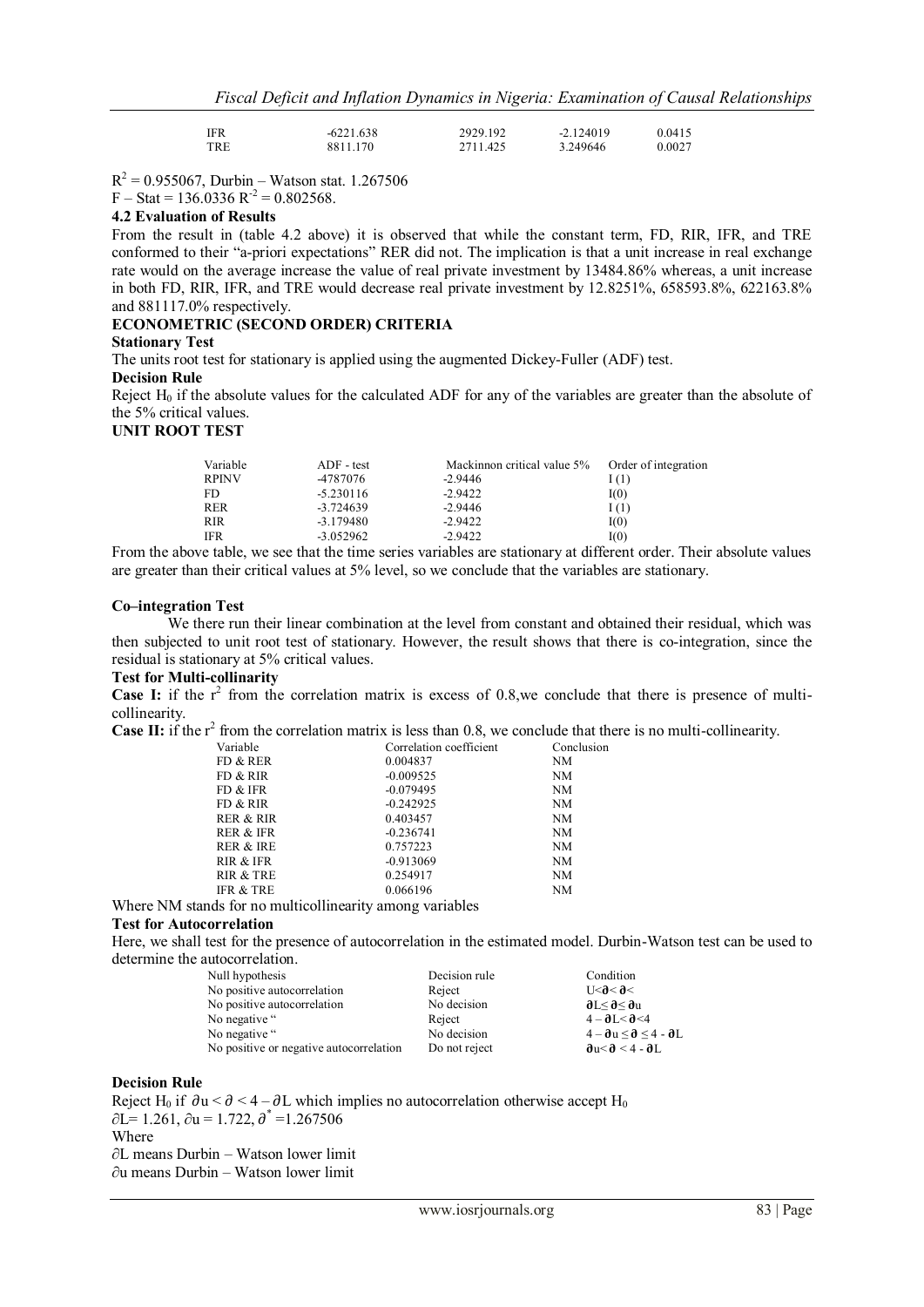Since 1.261 ≤1.267596≤1.722, we conclude that there is no positive autocorrelation.

## **Test for Heteroscedasticity**

This test was carried out using white general heteroscedasticity test (with no cross terms). The test asymptotically follows; a chi-square distribution with degree of freedom equal to the number of regression (excluding the constant)

The model tested can be stated as;

 $U_1 = \alpha_0 + \alpha_1$  (FD) +  $\alpha_2$  (RER) +  $\alpha_3$ (RIR) +  $\alpha_4$  (IFR) +  $\alpha_5$  (TRE) +  $\alpha$  6 (FD)<sup>2</sup> +  $\alpha_7$  (RER)<sup>2</sup> +  $\alpha_8$  (RIR)<sup>2</sup> +  $\alpha_9$  $(IFR)^{2}$  +  $\alpha_{10}$  (TRE)<sup>2+</sup> $\alpha_{11}$ (FD) (RER) (RIR) (IFR) (TRE) + V<sub>1</sub>

## **Decision Rule**

If calculated value exceeds the critical ch-square value at 5% level of significance, we accept. I.e. Reject H<sub>0</sub> of  $x^2$  cal >  $x^2$  tab, otherwise accept. The calculated chi-square  $x^2$  cal at 9 degrees of freedom is gotten as follows

 $NXR^2 = 38 \times 0.239234 = 8.74.$ 

Where  $N =$  numbers of observation

 $R^2 = R^{-2}$  of the antilliary regression

The tabulated chi-square  $X^2$ cal <  $X^2$ <sub>tab</sub> at X20.005 = 16.92

## **Conclusion**

Since the  $X^2$  cal  $\lt X^2$  tab that is 8.74 $\lt 16.92$ , we accept our null hypothesis and conclude that the variance of the error term is homoscedasticity i.e. the residuals have a constant variance.

## **Test for Specification Error**

This test was carried out using Ramsey"s general test to check if the model is correctly specified.

| <b>VARIABLES</b>    | <b>F-STATISTIC</b> |      | <b>F-VALUE</b> |
|---------------------|--------------------|------|----------------|
| FITTED <sup>A</sup> | 8.057737           | 2.69 |                |
|                     |                    |      |                |

## **Decision Rule**

Reject H0: if  $F^*$  (Fcal) > F0.05 or Accept H1: if  $F^*$  (Fcal) < 0.05 Fcal =  $8.057737$  F  $\alpha$  (4, 34) = 2.87

Thus, since Fcal > Ftab i.e.  $8.057737 > 2.69$ , reject the null hypothesis and accept that the alternative hypothesis thus, conclude that the model is correctly specified.

#### **Evaluations of Research Objectives and Working Hypothesis**

In the first objective, we discovered that there is a unidirectional causality from fiscal deficit to inflation in Nigeria and there is no feedback effect. In the second objective, we discovered equally that fiscal deficit, real interest rate and inflation rate have negative effect on the real private investment while real exchange rate has positive effect etc.

## **III. Summary of the findings**

The research work has been specified and estimated a model on the empirical investigation of causal relationships between fiscal deficits and inflation dynamics over the period 1970 to 2007 in Nigeria. Two models were specified, with the first just on inflation rate and fiscal deficit alone, while in the second model. The first model were estimated using Granger causality test while the second model uses the method of OLS in order to estimate the parameters measured in elasticity.

In other words, from the result of model in table 4.1, it is apparent that fiscal deficits Granger cause inflation while due to the sensitivity of Granger causality test to the number of lags introduced in the model, inflation Granger causes fiscal deficit. This means that there is feedback or bi-directional relationship between fiscal deficit and inflation. The adjusted  $R^2(R^2)$  of 0.802568 further reveals that real interest rate, real exchange rate, inflation rate, fiscal deficit and trend over time accounts for a large amount of variation in real private investment. The economic, statistical and econometric criteria such as autocorrelation test, multi co-linearity test, heteroscedasticity test, unit root and finally co-integration were adopted. The co-integration test was adapted using the animated dickey fuller (ADF) test to investigate whether the long run relationship exists among the variables. Actually, all the variables were stationary at order one to ascertain the long-run equilibrium relationships of the series in the model.

#### **Policy Implication**

The results of our analysis have great policy implication which the federal Government of Nigeria cannot afford to over look. This is because; large deficits are caused by increased government expenditures results in higher deficits, and higher deficits turn causes inflation, then government expenditure can cause inflation. This shows that the inflationary effect of government deficits depends on the means by which the deficit is financed and the impact of the deficit on aggregate demand.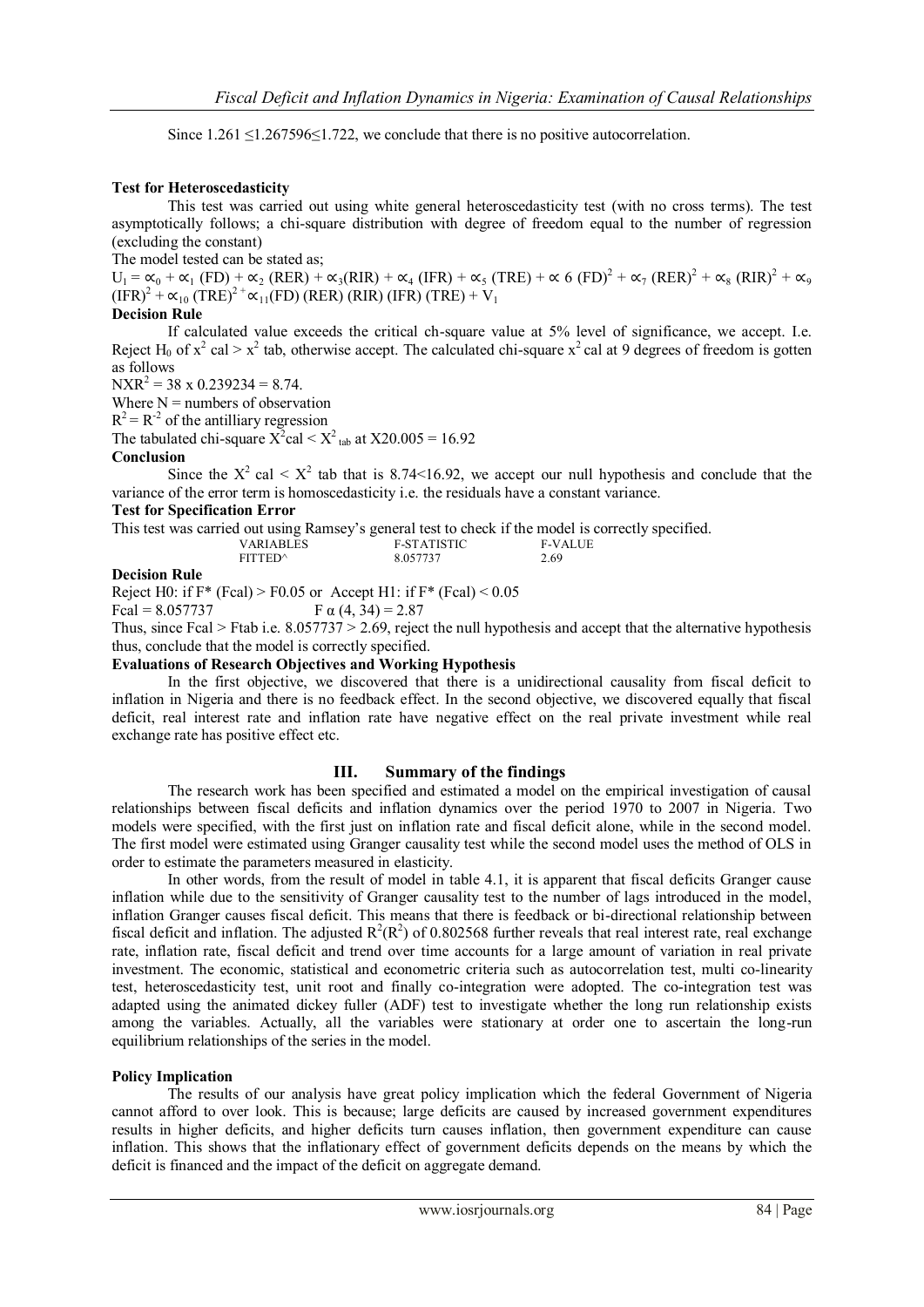Therefore, the policies targeted at inflationary control could be best achieved it is aimed at fiscal deficits reduction. Consequently, it could be concluded that in Nigeria, that should be paramount concern to policy makers as regards inflation should not so much be level of fiscal deficits but the sources of its financing as well as the absorptive capacity of the economy.

#### **IV. Conclusion**

The extent of the burden of inflation rate and fiscal deficit depends on their impact on the economy. When inflation rate and deficits increase overtime, it will have an adverse effect on the economy. This long run effect has been established in this research through the co-integration test on the residual which are stationary at order one. There is need to emphasize on the mode of financing deficit and direction of such deficit spending. In Nigeria, deficits are largely financing by the CBN, a financial channel inimical to the healthy performance of the macroeconomic variable of economy.

Based on this, Prof. C.C Soludo, the then CBN governor said "we are trying to achieve a tightening monetary policy (single digit) and ensuring we do not allow unnecessary deficit financing by the government which has been the bane of our economy in the past" he said also, "we have been trying to put this in place by making the especially when it is financed by high powered money, by the central Bank. And of course, while we are not insisting that the government should not have a deficit, we are saying that the deficit should not be financed from the CBN resources, because this in itself is not inflationary"

Summarily, this study concludes that what should be of paramount concern to economist and policy makers as regard to economic growth should not be on the level of fiscal deficit but on the sources of financing such deficit, existing macroeconomic aggregate (inflation, unemployment, debt stuck recession, propensity to import, exchange rates and so on) and as well as the absorptive capacity of the economy.

Lastly, the policies to tame such fiscal deficit must have inbuilt stabilizers that will not disrupt already existing economic conditions but rather increase the productive capacity of the economy in order to ensure a viral and sustainable economic in Nigeria.

## **V. Policy Recommendations**

From our findings, inflation is a serious macroeconomics problem in Nigeria, so certain measures must be considered in combating inflation rate in Nigeria, the main policy implication of this study implicitly derives from the general observation that most economic policy instruments adopted by government are contingent upon the nature of objective being pursued; we therefore make the following recommendations.

- 1. Government should check the level of deficit for effective control of inflation rate in Nigeria. The need arises because increase in fiscal deficit increases money supply which positively effects inflation rate.
- 2. Government should as a matter of urgency and importance adopt fiscal management actions that aim at minimizing borrowing and capable of reducing fiscal deficits that often result in large chunk of transfer payment, and extra budgetary expenses of questionable viability.
- 3. The "tending" profile of fiscal deficit has shown the tendency to move upwards but in unstable manner. This is as a result of social forces, most predominantly unplanned change in government regimes, policies, schemes and sudden shocks.
- 4. The federal Government can also adopt a Medium Term Expenditure Framework (MTEF) that will help manage the budgeting process in the economy. This is because some of the ministries inflate their budget proposals in order to embezzle money, which in the long run causes inflation in the country. So ministries budget should only be approved if the ministry can produce all increase revenue that is greater than the budget proposal.
- 5. More importantly, government should direct all the borrowing to the productive sectors of the economy. That is, if they can use the borrowing for the provisions of infrastructural facilities, surplus effects will outrun the deficit in economy. In summary, government should adopt policies mix taking into consideration the speed of adjustment, length of transmission and the magnitude of response. The income and debt management policy are to be adopted to reduce the effect of interest – on – debt on government spending and private investment, promote the regime of management flexible exchange rate.

#### **References**

- [1]. Ariyo, A. and M.I Raheem (1991): Effect of Fiscal Deficit in Nigeria" Report of a Research Study Sponsored by AERC, Nairobi.<br>[2]. Ariyo, Raheem M.I. (1991): Effect of Fiscal Deficit in Nigeria" (1991). Report of a Res
- [2]. Ariyo, Raheem M.I. (1991): Effect of Fiscal Deficit in Nigeria" (1991). Report of a Research study Sponsored by AERC, Nairobi.<br>[3]. Central Bank of Nigeria (2007). Statistical Bulletin. Volume 18. December.
- [3]. Central Bank of Nigeria (2007), Statistical Bulletin. Volume 18, December.
- [4]. Dornbush, R. and S. Fisher (1991): "Moderate Inflation" Working papers Fisher S. (WPS), No. 807, Washington D.C: The World Bank, Office of the Vice President, Development Economics.
- [5]. Easterly, Schmidt- Hebbel K. (1993); "Fiscal Deficits and Macroeconomic Performances in Developing Countries"
- [6]. Egwaikhide, F.O. et al (1992): "Exchange Rate Depreciation, Budget and Deficit and Inflation: the Nigeria Experiences" the AERC, Nairobi.
- [7]. Fisher, and Easterly W. (1990): "The Economics of Government budget constraint". World Bank Research Observer Vol. 5 No. 2.
- [8]. Gujarratti, N. Damodar (2004) Basic Econometrics fourth Edition New York: McGraw Hill Inc.